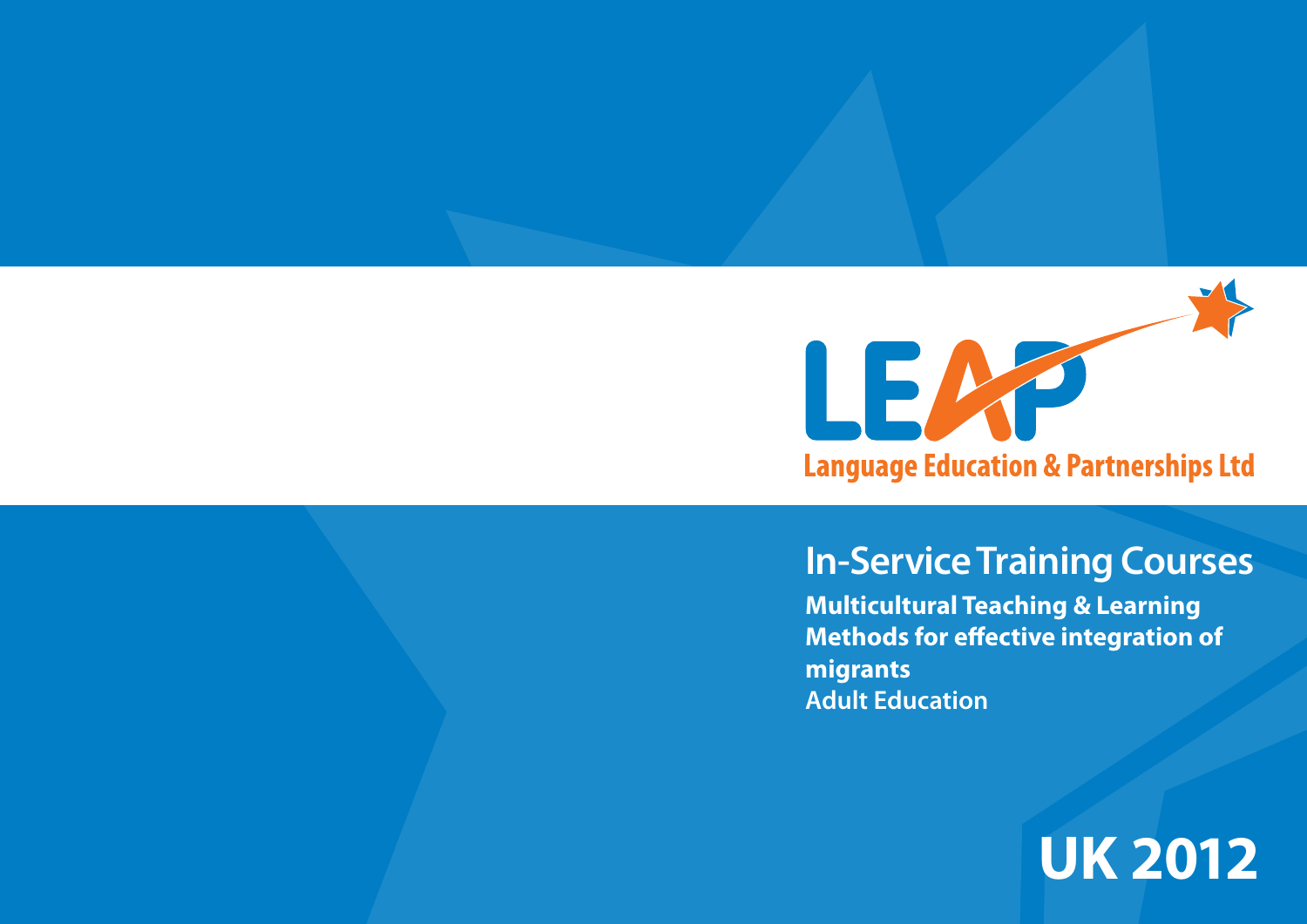

# **Contents**

| About the course                                                                                             | 2  |
|--------------------------------------------------------------------------------------------------------------|----|
| Course dates                                                                                                 | 2  |
| Course-specific educational aims                                                                             | 2  |
| Who the course is for                                                                                        | 3  |
| Course methodology and approach                                                                              | 4  |
| Pre-course and follow-up activities                                                                          | 5  |
| Course evaluation                                                                                            | 6  |
| Course certification                                                                                         | 6  |
| Organisation of course activities<br>(including teaching, cultural events,<br>accommodation and subsistence) | 6  |
| Course cost and funding opportunities                                                                        | 7  |
| <b>Accommodation details</b>                                                                                 | 8  |
| Travel to and from UK                                                                                        | 8  |
| Location of course                                                                                           | 8  |
| Daily programme of activities                                                                                | 9  |
| <b>Registration form</b>                                                                                     | 10 |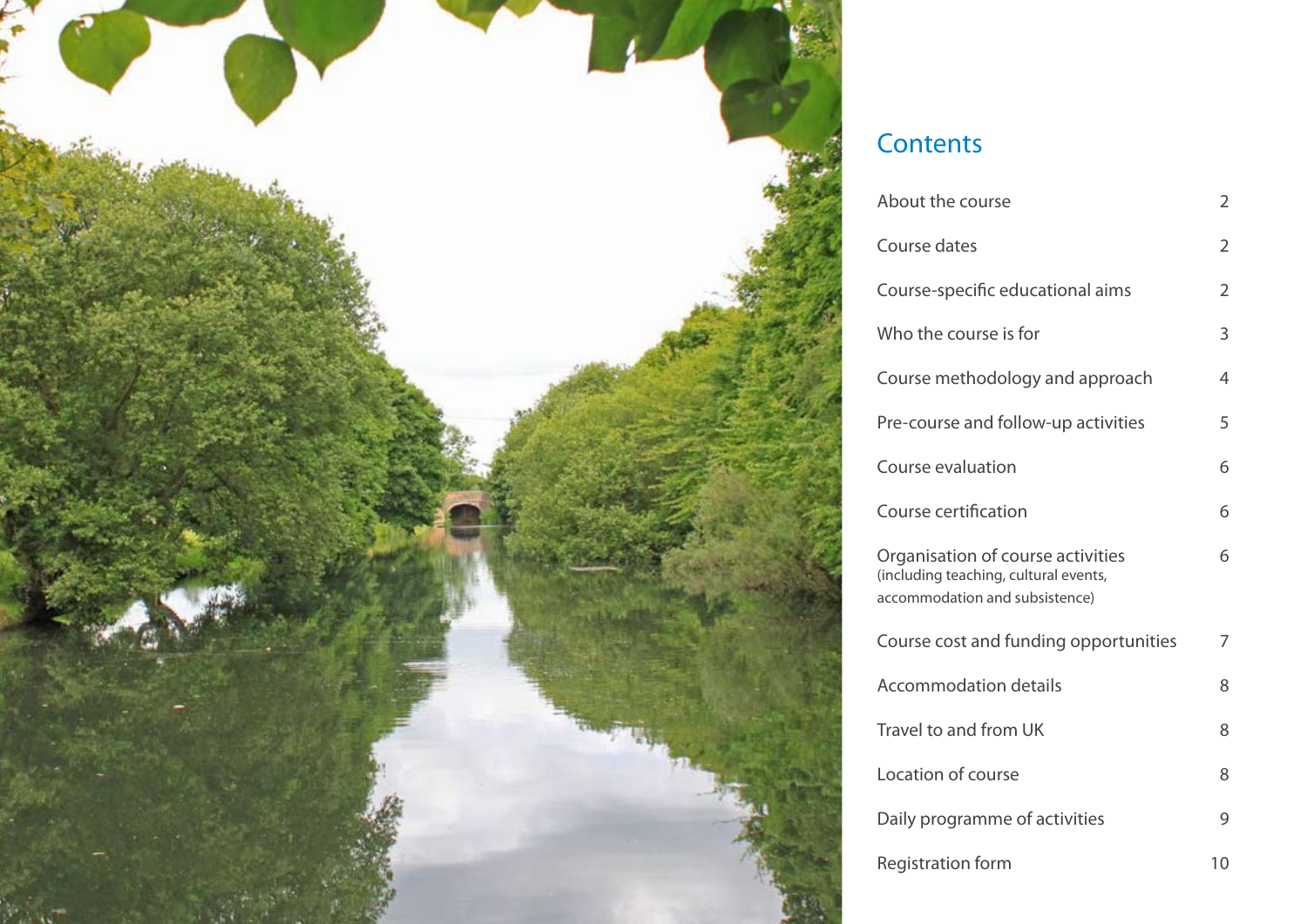This full-week course is designed for teachers, tutors and support staff, and aims to improve knowledge and understanding of how to implement a more effective multicultural approach to teaching when dealing with the integration of migrants into the community. The course is based on aspects of the innovative Lifelong Learning Project *FLAM*' and its practical methodology: *Feel like a Migrant*, Multicultural Approaches to teaching ( http://www.flam-project. eu). FLAM is an PLL Award-winning 2011project in the field of "Acquirement of competences for educational staff" coordinated by VHS Cham (Germany).

The course methodology encourages participation, sharing of good practice and reflection on teaching methodologies applied in the classroom.

The course is delivered by experienced trainers, using a highly practical approach. It includes a visit to an educational institution to provide delegates with the opportunity to speak to peers and make links for potential partnership work.

#### About the course **Course** Course specific educational aims

The course aims to:

- develop knowledge and understanding of specific methods for effective integration of migrants
- increase competence and confidence in using specific methods
- further knowledge and understanding of teaching techniques for specific groups, and provide teachers with an array of ready-made teaching resources suitable for their learners (materials are based on the FLAM Project resources)
- provide an opportunity to share good practice
- provide participants with an opportunity to work collaboratively in developing their own teaching plans and materials

#### Course dates

| UK (Newport, Shropshire) |                        |  |
|--------------------------|------------------------|--|
| 20-26 May                | <b>Adult Education</b> |  |
| 16-22 Sept               | <b>Adult Education</b> |  |

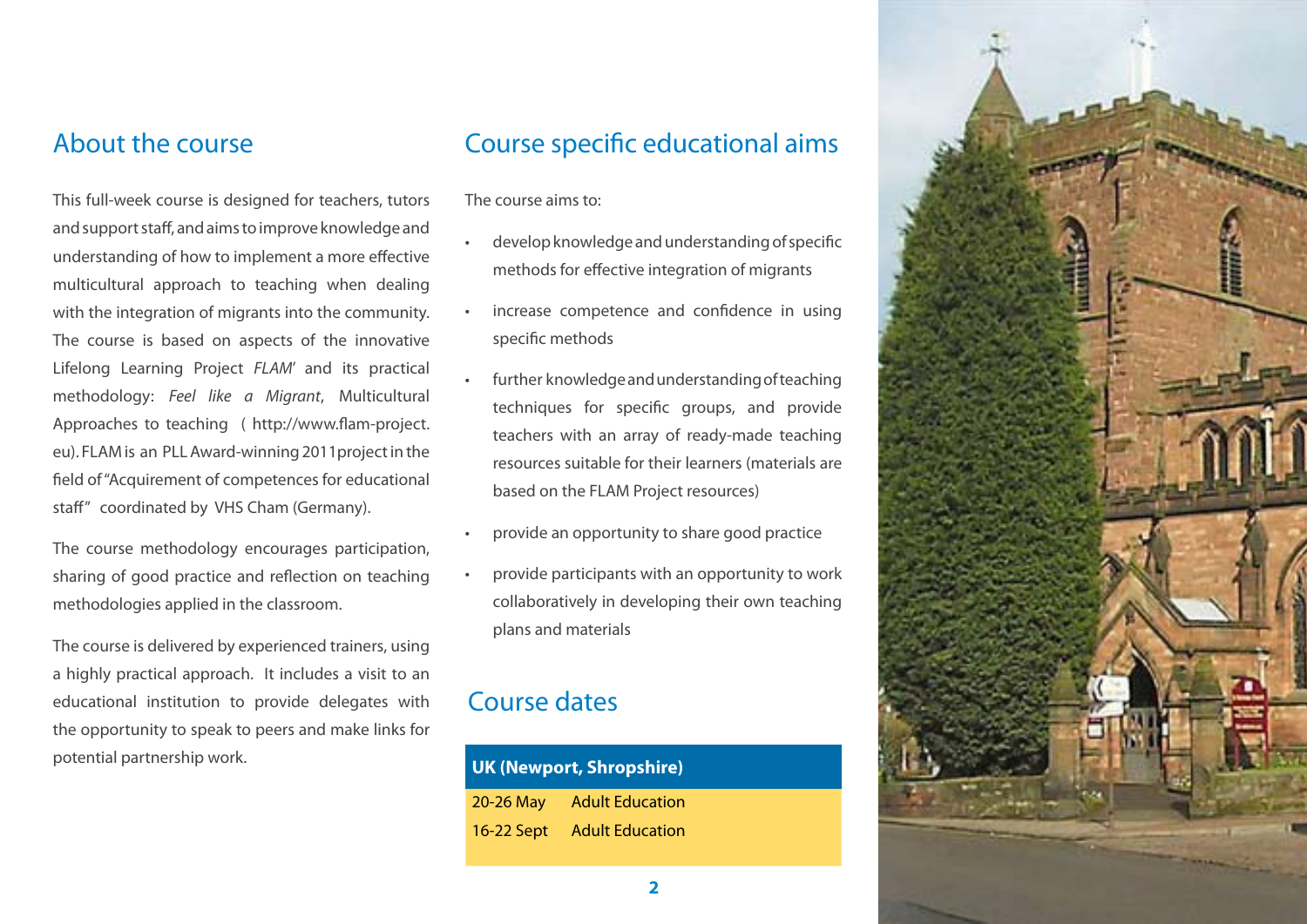

## Who the course is for

The course, which will be delivered in English, is aimed at teachers, trainers and tutors who work with migrants.

The course is designed to meet the needs of the target group and is delivered according to the methodology that best suits the groups taught by the participants. It aims to introduce delegates to a multicultural approach to teaching (based on the FLAM project).

In particular, the following staff may apply:

- • established teachers, trainers and tutors who would like to improve their multicultural teaching methodology
- teachers, trainers and tutors with a remit of working with migrants
- • advisors who work supporting the training of migrants
- managers who support the training of staff who deal with migrants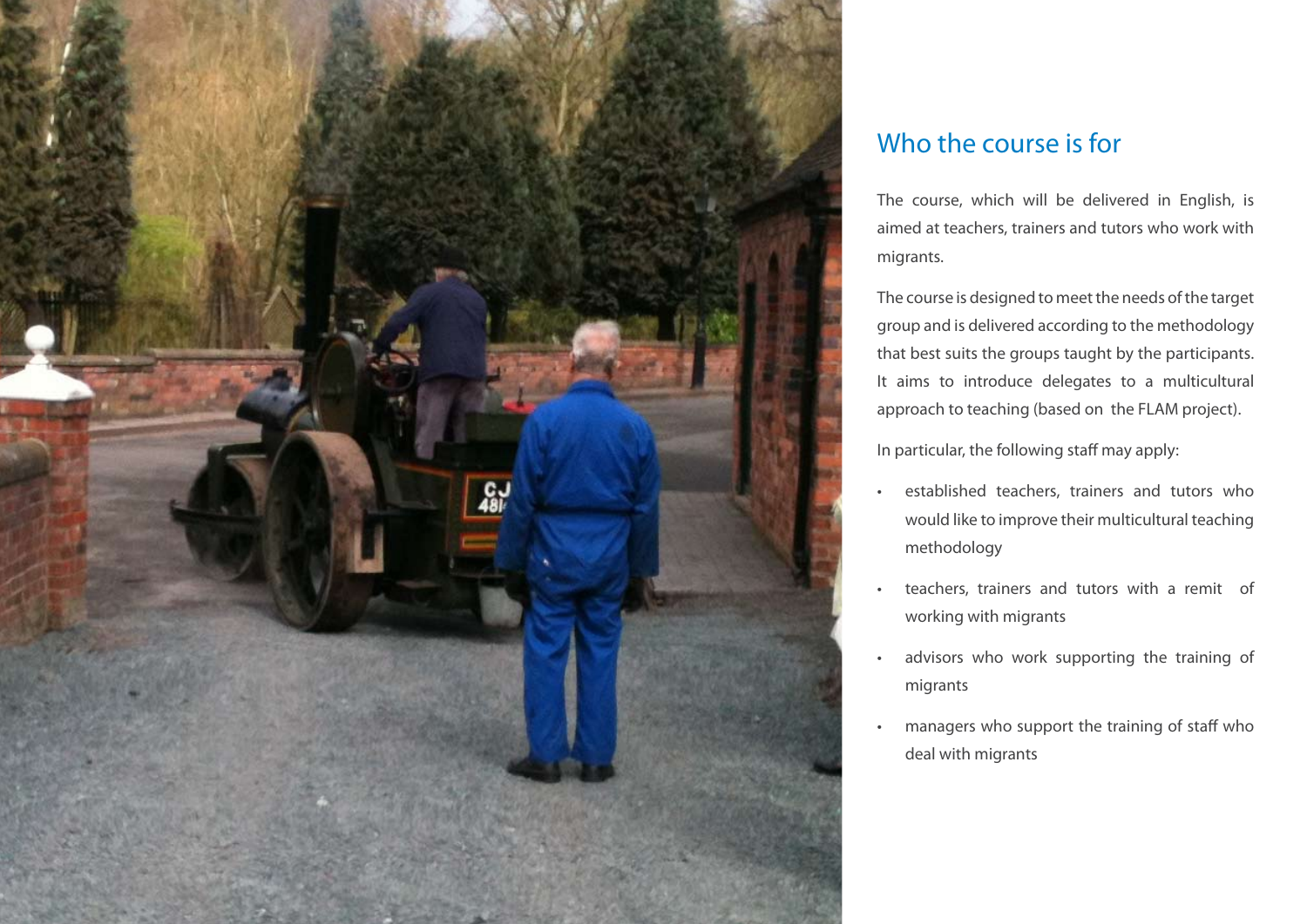#### Course methodology and approach



The course encourages the use of a creative teaching approach and includes specific sessions on integrating a multicultural method. It also includes the use of ICT in teaching. Sessions to develop partnership work with teachers and institutions from within Europe, as well as other activities available under the Lifelong Learning Programme., are also incorporated into the course.

During the week, delegates will be encouraged to reflect on and develop their planning skills and will be tasked with working together to develop their own teaching plans and resources. These will be shared within the group and uploaded to a public website so that staff within the wider educational community can use them. This work forms an integral part of the dissemination activities delegates will undertake on their return home.

Throughout the week and consistent with a fullimmersion approach, a variety of teaching and learning sessions will be delivered with specific teaching and learning aims.

These include methodology-specific classes, cultural sessions and cultural visits, a visit to an educational establishment for observation of practice and an opportunity to make links for future partnership work. Attendees will evaluate their experience at the end of each day and the course will culminate in an end-of-week evaluation session and exhibition of their work.

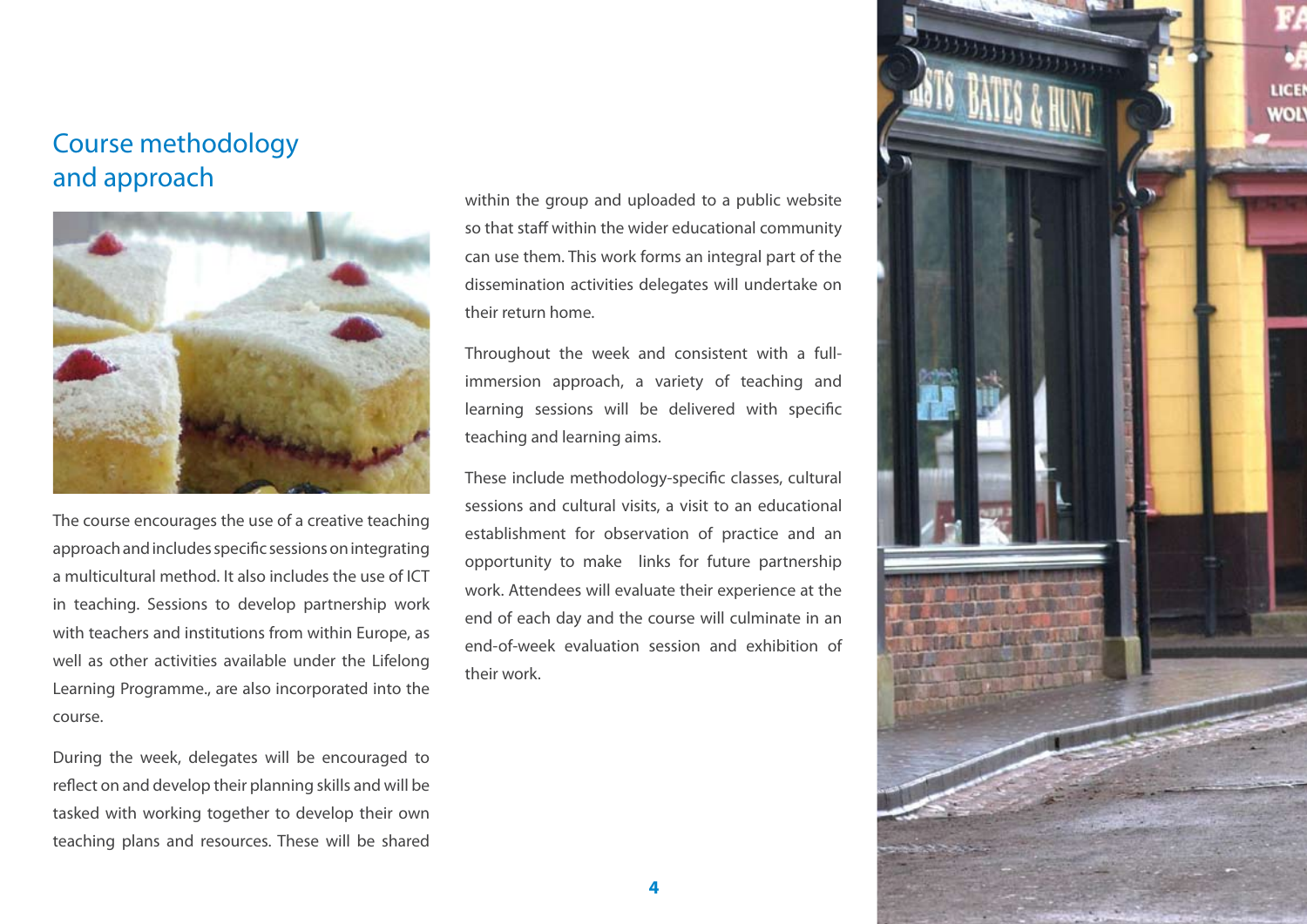

## Pre-course and follow-up activities

A website, with a blog, will be set up prior to the course in order to encourage communication between participants. The site will be used to disseminate precourse work and to encourage delegates to initiate a dialogue between themselves and course trainers.

Delegates will be sent resources and a reading list as part of the pre-course preparation. They will be asked to prepare a short presentation on teaching methods currently used by them and a general presentation about country-specific migrant situation; they will share this information throughout the week with their peers.

Once back in their own country, teachers, trainers and tutors will be encouraged to continue networking with other participants and course trainers. All resources developed during the week will be uploaded on the website and additional web links will be shared to continue learning beyond the end of the course. Delegates will be encouraged to continue sharing good practice and, through the website, disseminate additional resources developed post course.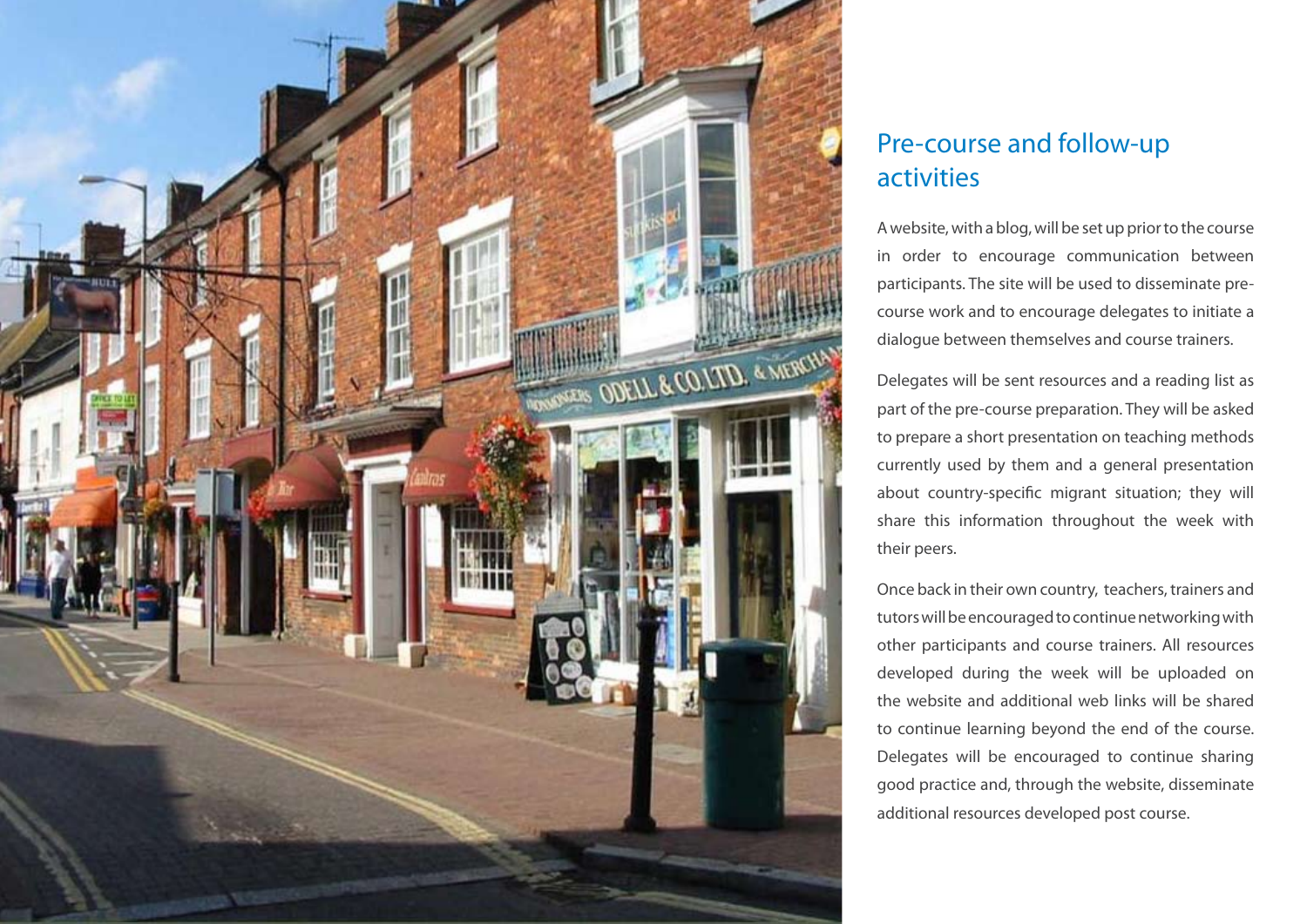

#### Course evaluation

Attendees will be supported in evaluating their learning throughout the week, within both formal and informal contexts, such as cultural visits and organised social excursions. They will carry out a formal evaluation at the end of each day and this will feed into the summative evaluation at the end of the week. The summative evaluation will take the form of a questionnaire and a focus group report, together with an exhibition and formal presentation of the group-work developed.

#### Course certification

A course-specific certificate will be provided at the end of the training week, together with the Europass Mobility Certificate where applicable.

#### Organisation of course activities (including teaching, cultural events, accommodation and subsistence)

All aspects of the course are taken care of by the LEAP Ltd trainers and advisors:

- accommodation in single rooms (see page 8 for details of accommodation)
- all teaching and training sessions are included and delivered either at a partner training centre or at a training/conference centre.
- the course fee includes all meals throughout the week, local travel and specific cultural visits and excursions as specified in the detailed programme.
- travel to and from the airport in the target country is included, provided that local public transport is used. Delegates are asked to keep the receipts of such costs as these will be reimbursed upon arrival on the first day of the course.

Costs of any other arrangements outside the detailed programme will not be met by the organisers.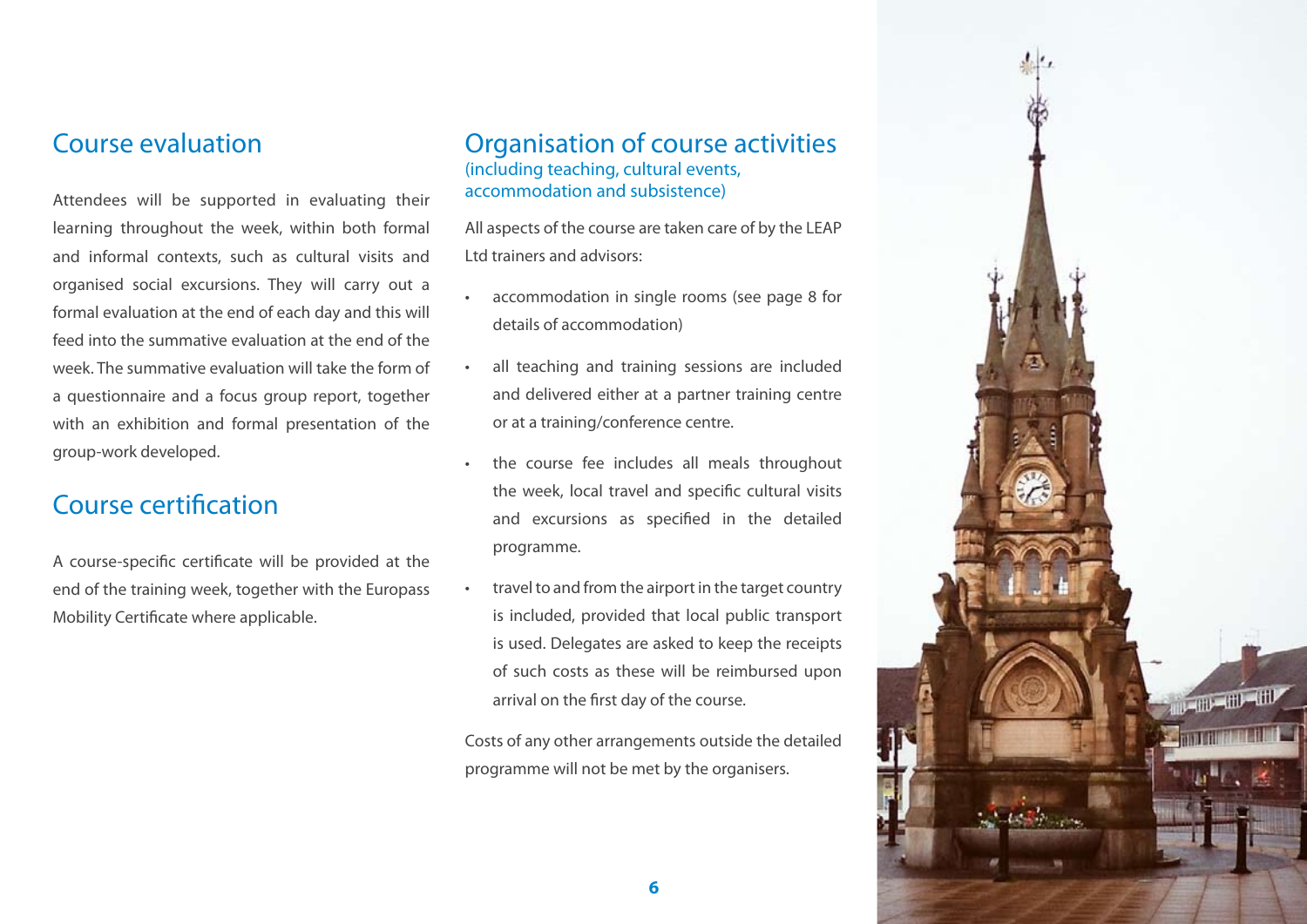

### Cost of course and funding opportunities

Applicants may apply for a Grundtvig In-Service Training Grant and participants can receive up to a maximum of €2,000 to cover all costs relating to travel to and from the training venue, course fee, accommodation and subsistence. To apply for the grant, participants must reside in one of the eligible countries within the Lifelong Learning Programme (LLP) (for Grundtvig applicants visit http://ec.europa.eu/education/lifelong-learningprogramme/doc1208\_en.htm or contact our team who will provide you with further help and guidance. (Deadlines for applying are January and April 2012).

Cost breakdown: Course fee 700 Euros Subsistence 1,000 Euros.

**NOTE: When submitting the application for a grant, applicants must include a copy of this booklet and a copy of their acceptance letter of a provisional offer of a place on the course.**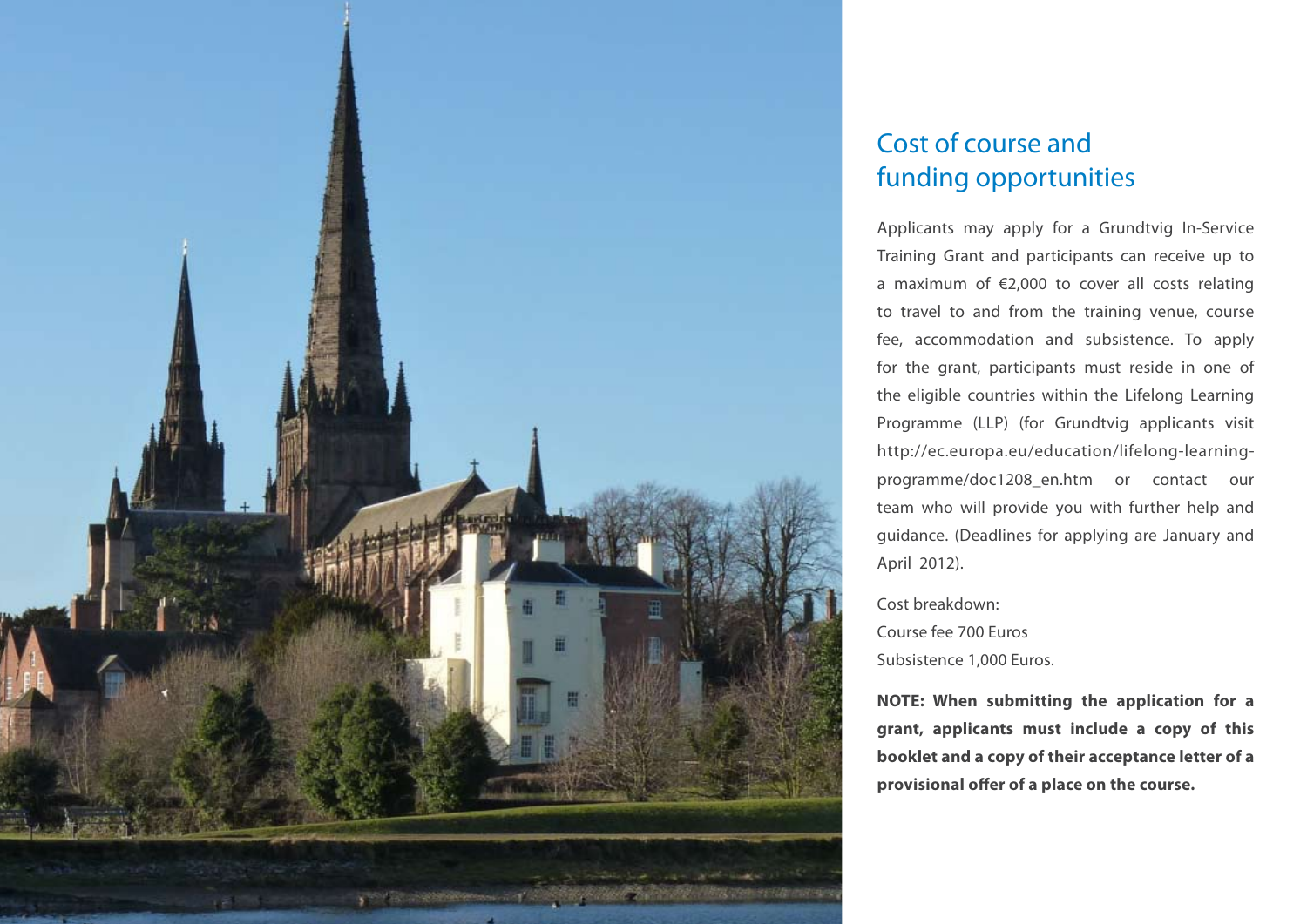#### Accommodation details

All participants will be accommodated in single rooms in a moder hotel near the historic centre of Newport and only around 60 minutes from the airport.

The hotel chosen offers excellent facilities, including a reading area, and an array of conference rooms where some of the training sessions will be delivered (other sessions will be delivered at a local training institution). The hotel also provides free Internet access to all guests.

#### Travel to and from the UK

Newport, Shropshire is located in the north of the West Midlands. The closest airports are Birmingham, East Midlands and Manchester, although connection from East Midland to Newport are not excellent.

Many airlines provide frequent flights to Birmingham (Ryanair, Easyjet, Alitalia, Lufthansa, and more).

Visit www.skyscanner.net to see some options.

#### Location of the course

Newport is a small market town in the county of Shropshire. It offers an authentic representation of the English traditional way of life. It is located around 6 miles from Telford and Shrewsbury. It has a rich cultural history and is a gateway to the most beautiful country side in the West Midlands. It has won several silver gilt awards for its outstanding beauty.

For more information on Newport, Shropshire visit its tour office: http://www.shropshiretourism.co.uk/ newport/

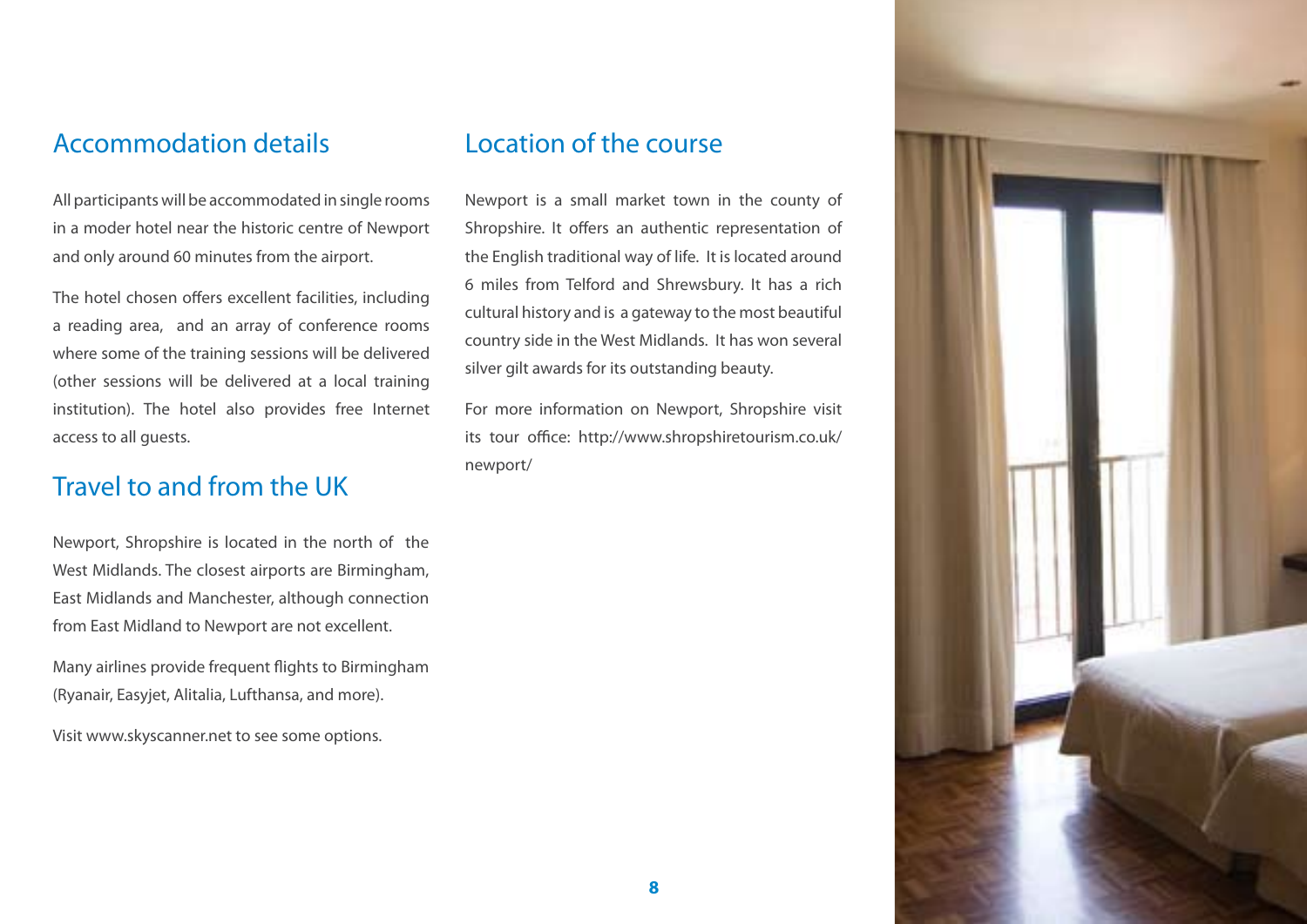# Daily programme of activities

| <b>Sunday</b> |                                                                                                                                                                                                                                    |
|---------------|------------------------------------------------------------------------------------------------------------------------------------------------------------------------------------------------------------------------------------|
| 16.00         | Registration & welcome by the orginisers and trainers                                                                                                                                                                              |
| 18.00         | Official opening of the training event and detailed presenta-<br>tion of training programme and arrangements. During this<br>session, delegates will be set the week-long group task, fol-<br>lowed by a Question & Answer session |
| 19.00         | Dinner at local traditional restaurant                                                                                                                                                                                             |

#### **Monday**

| $7.00 - 8.30$  | <b>Breakfast at hotel</b>                                                                                                                                                                                                                         |
|----------------|---------------------------------------------------------------------------------------------------------------------------------------------------------------------------------------------------------------------------------------------------|
| $8.45 - 9.00$  | Arrival at training venue                                                                                                                                                                                                                         |
| $9.00 - 9.30$  | Registration                                                                                                                                                                                                                                      |
| $9.30 - 11.00$ | Introduction to the FLAM project and methodology                                                                                                                                                                                                  |
| 11.00-11.30    | <b>Break and networking</b>                                                                                                                                                                                                                       |
| 11.30-13.00    | Practical sessions to familiarise delegates with the new<br>methodology in order to evaluate and compare/contrast<br>with own practice:<br>Theoretical background (Part 1) and practical discussion on<br>the role of the trainer                 |
| 13.00-14.00    | <b>lunch</b>                                                                                                                                                                                                                                      |
| 14.00-15.30    | Practical sessions to familiarise delegates with the new<br>methodology in order to evaluate and compare/contrast<br>with own practice:<br>Theoretical background (Part 2) and practical discussion on<br>the content of the curriculum suggested |
| 15.00-15.30    | <b>Break and networking</b>                                                                                                                                                                                                                       |
| 15.30-16.30    | Practical sessions to familiarise delegates with the new<br>methodology in order to evaluate and compare/contrast<br>with own practice:<br>Theoretical background (Part 2) and practical discussion on<br>the content of the curriculum suggested |
| 16.30-17.00    | End of day evaluation and discussion                                                                                                                                                                                                              |
| 17.00          | Free time                                                                                                                                                                                                                                         |
| 20.00          | Dinner                                                                                                                                                                                                                                            |

|  | <b>Tuesday</b> |                                                                                                                                                                                 |
|--|----------------|---------------------------------------------------------------------------------------------------------------------------------------------------------------------------------|
|  | $7.00 - 8.30$  | <b>Breakfast at hotel</b>                                                                                                                                                       |
|  | $8.45 - 9.00$  | Arrival at training venue                                                                                                                                                       |
|  | $9.00 - 9.30$  | Registration and a Question and Answer session for clarifica-<br>tion and/or on learning and methods discussed on day 1                                                         |
|  | 9.30-11.00     | Practical sessions to familiarise delegates with the new<br>methodology in order to evaluate and compare/contrast<br>with own practice:<br>Tools for Educators (Module 1,2,3,4) |
|  | 11.00-11.30    | Break and networking                                                                                                                                                            |
|  | 11.30-13.00    | Practical sessions to familiarise delegates with the new<br>methodology in order to evaluate and compare/contrast<br>with own practice:<br>Tools for Educators (Module 1,2,3,4) |
|  | 13 00-14 00    | Lunch                                                                                                                                                                           |
|  | 14.00-15.00    | Practical sessions to familiarise delegates with the new<br>methodology in order to evaluate and compare/contrast<br>with own practice:<br>Tools for Educators (Module 1,2,3,4) |
|  | 15.00-15.30    | Break and networking                                                                                                                                                            |
|  | 15.30-19.00    | Interactive guided tour of the area (in a treasure hunt style,<br>example of activities to use with learners)                                                                   |
|  | 20.00          | Dinner and end of day evaluation and discussion                                                                                                                                 |
|  |                |                                                                                                                                                                                 |

#### **Wednesday**

| <b>Breakfast at hotel</b>                                                                                                                                                        |
|----------------------------------------------------------------------------------------------------------------------------------------------------------------------------------|
| Arrival at training venue                                                                                                                                                        |
| Registration and Question and Answer session for clarifica-<br>tion and/or on learning and methods discussed on day 2                                                            |
| Sharing good practice session in a 'Show and Tell style' to<br>evaluate teaching methods:<br>Teachers demonstrate a particular teaching resource and<br>explain why they use it. |
| <b>Break and networking</b>                                                                                                                                                      |
| Practical sessions to familiarise delegates with the new<br>methodology in order to evaluate and compare/contrast<br>with own practice:<br>Tools for Educators: (Module 1,2,3,4) |
|                                                                                                                                                                                  |

#### 13.00-14.00 Lunch

| 14.00-15.00     | Practical sessions to familiarise delegates with the new<br>methodology in order to evaluate and compare/contrast<br>with own practice:<br>Using ICT in teaching languages; a carousel of methods<br>and resources will be shown and tried. The aim being that<br>teachers develop some teaching materials as part of their<br>week-long task. |
|-----------------|------------------------------------------------------------------------------------------------------------------------------------------------------------------------------------------------------------------------------------------------------------------------------------------------------------------------------------------------|
| 15.00-15.30     | <b>Break and networking</b>                                                                                                                                                                                                                                                                                                                    |
| 15.30-17.00     | Practical sessions to familiarise delegates with the new<br>methodology in order to evaluate and compare/contrast<br>with own practice:<br>Using ICT in teaching languages; a carousel of methods<br>and resources will be shown and tried. The aim being that<br>teachers develop some teaching materials as part of their<br>week-long task. |
| 17.00-17.30     | End of day evaluation and discussion                                                                                                                                                                                                                                                                                                           |
| 17.30           | Free time with free evening                                                                                                                                                                                                                                                                                                                    |
|                 |                                                                                                                                                                                                                                                                                                                                                |
| <b>Thursday</b> |                                                                                                                                                                                                                                                                                                                                                |
|                 |                                                                                                                                                                                                                                                                                                                                                |

| Thursday      |                                                                                          |
|---------------|------------------------------------------------------------------------------------------|
| 7.00-8.00     | <b>Breakfast at hotel</b>                                                                |
| 8.00-9.00     | Travel to a local educational institution                                                |
| 9.00-9.30     | Registration                                                                             |
| 9.00-13.00    | Visit to a local educational institution for practice of observa-<br>tion and networking |
| 13.00-14.00   | <b>Lunch</b>                                                                             |
| 14.00 - 18.00 | Visit to the Ironbridge living Museum                                                    |
| 18.00-19.00   | Free time in Ironbridge                                                                  |
| 19.00         | Dinner and end of day evaluation                                                         |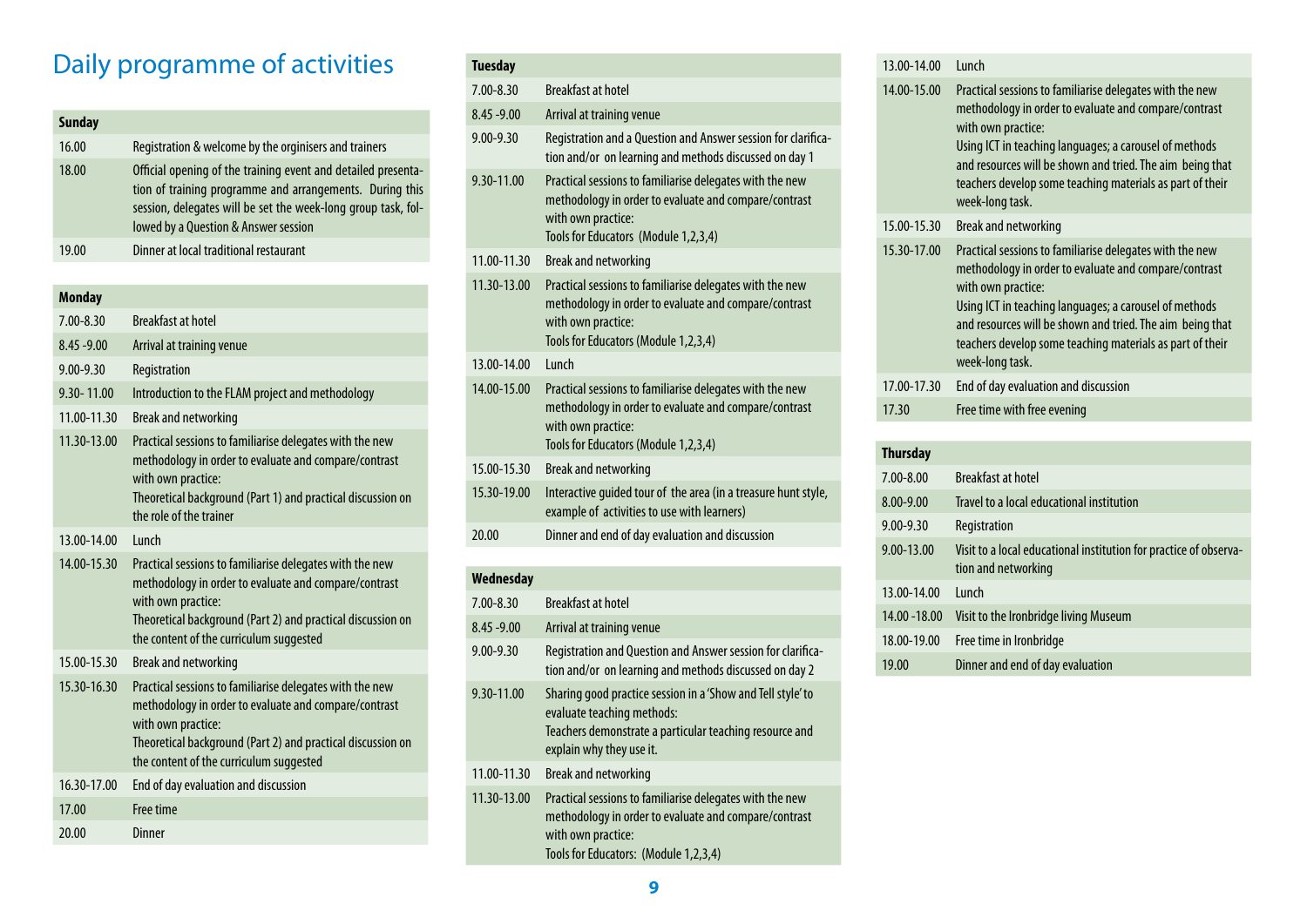| <b>Friday</b> |                                                                                                                                                                                 |
|---------------|---------------------------------------------------------------------------------------------------------------------------------------------------------------------------------|
| $7.00 - 8.30$ | <b>Breakfast at hotel</b>                                                                                                                                                       |
| $9.00 - 9.30$ | Registration and a Question and Answer session for clarifica-<br>tion and/or on learning and methods discussed on day 3<br>and $4$                                              |
| 9.30-11.00    | Practical sessions to familiarise delegates with the new<br>methodology in order to evaluate and compare/contrast<br>with own practice:<br>Tools for Educators (Module 1,2,3,4) |
| 11.00-11.30   | Break and networking                                                                                                                                                            |
| 11.30-13.00   | Group work and discussion                                                                                                                                                       |
| 13.00-14.00   | Break and networking                                                                                                                                                            |
| 14.00-16.00   | Group work and discussion                                                                                                                                                       |
| 16.00-17.00   | Presentation and exhibition of work                                                                                                                                             |
| 17.00-18.00   | End of course evaluation and presentation of Certificates.                                                                                                                      |
| 20.00         | Dinner and a Question and Answer session on report writing<br>and follow-up activities and networking                                                                           |
|               |                                                                                                                                                                                 |

| <b>Saturday</b> |                                |
|-----------------|--------------------------------|
| $7.00 - 8.30$   | Breakfast at hotel             |
| 8.30-12.00      | Official goodbye from the team |
| 12.00           | End of course                  |

#### How to register

#### leaponline.eu@gmail.com



| The initial stage of application is to complete the                                                    | <b>Applicant details</b>                |
|--------------------------------------------------------------------------------------------------------|-----------------------------------------|
| registration form. You can either complete the form                                                    |                                         |
| on the right, returning it by post to:                                                                 |                                         |
| <b>LEAP Ltd</b><br>34, Fallowfield Road, Orchard Hills<br>Walsall UK, WS5 3DH                          |                                         |
| Or alternatively you can complete an electronic                                                        |                                         |
| version available as a Word document on request<br>from:                                               |                                         |
| leaponline.eu@gmail.com                                                                                |                                         |
| Once the registration form has been received, we will                                                  |                                         |
| notify the applicant with a confirmation e-mail with<br>guidance on applying for the relevant funding. |                                         |
|                                                                                                        |                                         |
|                                                                                                        | <b>Employer details</b> (if applicable) |
| LEAP                                                                                                   |                                         |
|                                                                                                        |                                         |
| <b>Language Education &amp; Partnerships Ltd</b>                                                       |                                         |
| For additional information, please visit the Language<br>Education And Partnerships website at:        |                                         |
| www.leaponline.eu                                                                                      |                                         |

# **Registration form (UK)**